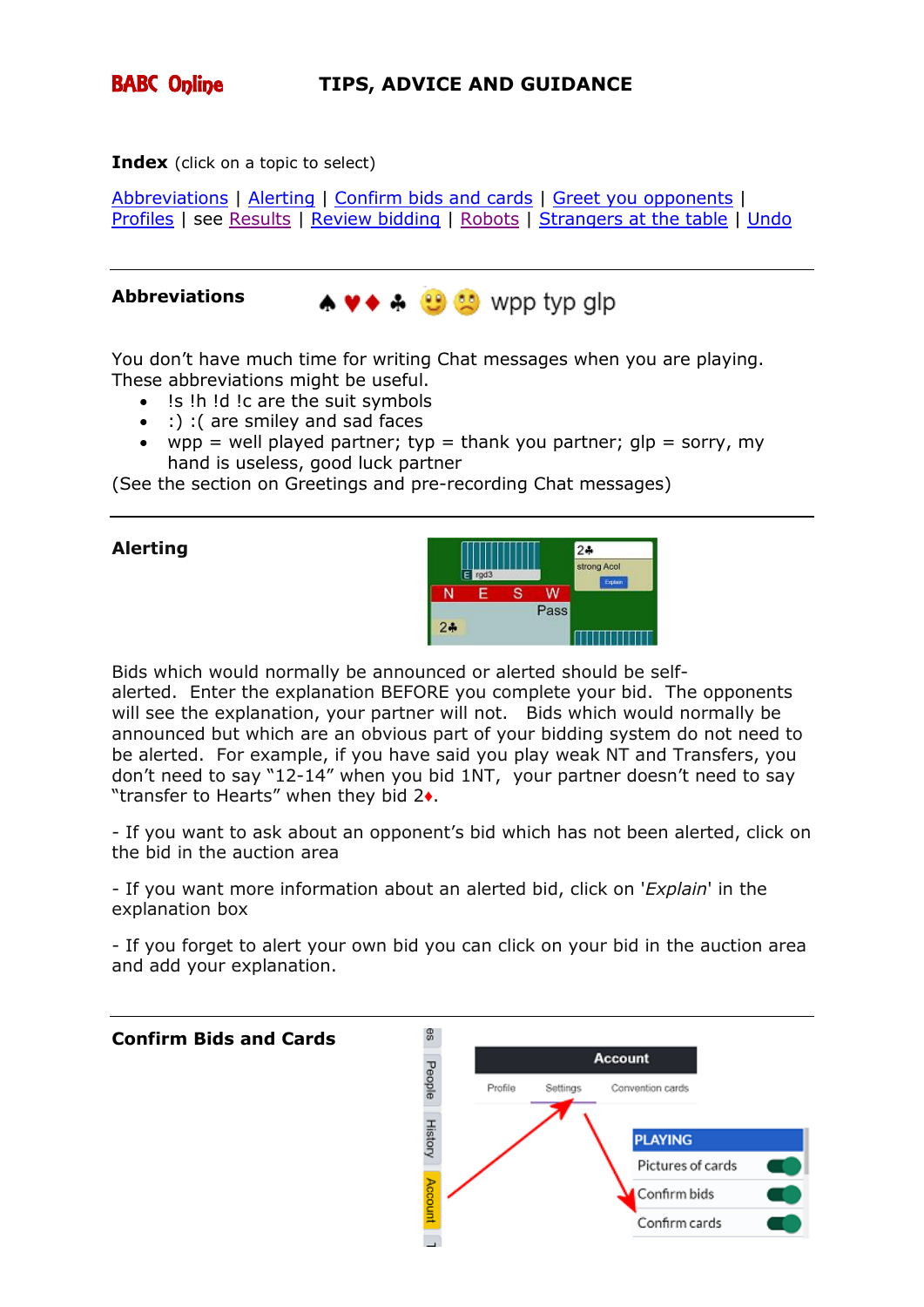You can avoid the problem of a fumbling finger or a maladroit mouse by changing your settings so that your bid and/or card play must be confirmed. Select the *Account* tab on the right side of the screen, select *Settings*. Switch on the options *Confirm bid* and/or *Confirm cards.* When you bid you must click *OK* to confirm your bid. When you play a card you must click on a card twice. If you click the wrong card mistakenly you can click the correct card twice.

<span id="page-1-0"></span>



Online etiquette - When you start playing at a new table you should greet your opponents and tell them (briefly) about your conventions. The easiest way to do this is to record a message in **Chat Manager** before you start playing. Click anywhere in the message section and select Chat Manager. The Chat Manager window will open and you can type in your message, then *Add*. Close the Chat window. (Note: you can record more than one message)

When a new table starts, click in the message area and select Chat Manager again. The message(s) you prepared earlier will be displayed in the Chat window. Click on the message you want to send. A Chat window will open on the right side of the screen with your message. Make sure you have selected "Table" then click *Chat*. Your message will appear on the main screen where it can be seen by all players at the table.

# <span id="page-1-1"></span>**Profiles**

Who are you? What conventions do you use?

| Real name<br>Ron R                                                                                                                                                       |  |
|--------------------------------------------------------------------------------------------------------------------------------------------------------------------------|--|
| Other<br>NT 12-14, transfers, Stayman, 2<br>spades = 11 points or weak with<br>long minor, 2 IH/2IS opening is<br>weak, weak jump overcall, Benji 2d<br>is strongest bid |  |

Players should have a recognisable name in their BBO profile. To amend your profile, click on the *Account* tab on the right side of the page. A window will open with your BBO profile. Enter your *Real Name* or a recognisable name. In the *Other* section enter a brief description of your conventions. *Save changes.*

When you are playing you can click on the name of a player at the table. A window will open, showing their profile. You can see who they are and what conventions they use.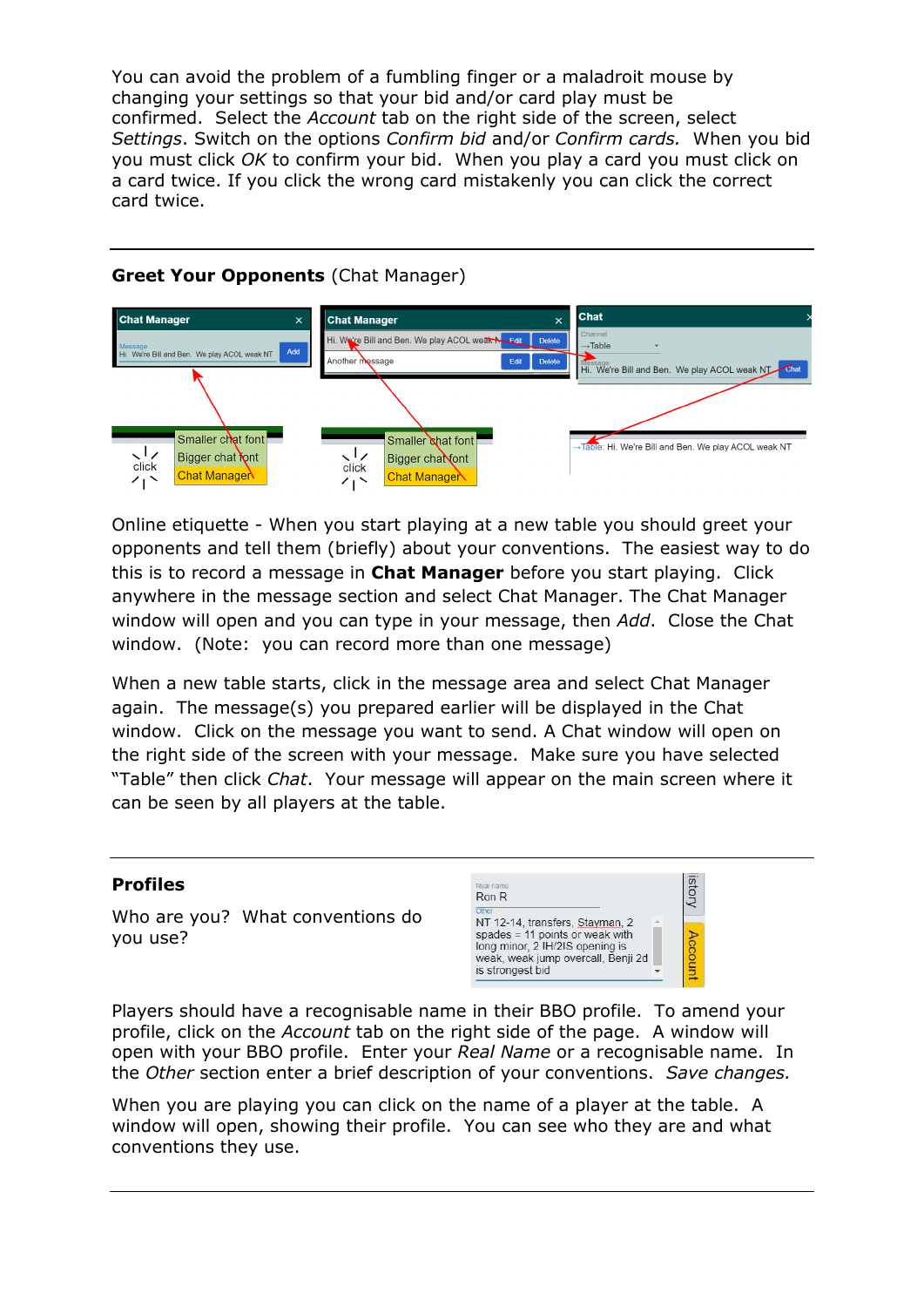#### <span id="page-2-0"></span>**Results - how are we doing?**

| <b>History</b>                                              |               |     |      |       |             |                |
|-------------------------------------------------------------|---------------|-----|------|-------|-------------|----------------|
| Recent tou<br>₹<br>My Table<br>Other Tables<br>Recent hands |               |     |      |       |             | sebess         |
| Board                                                       | Result        | We  | They | We    | <b>They</b> |                |
| 1                                                           | 3NTW-2        | 100 |      | 80.8% | 19.2%       | People         |
| $\overline{2}$                                              | <b>1NTS-1</b> |     | 100  | 26.9% | 73.1%       | ෙ              |
| 3                                                           | $2VE-3$       | 300 |      | 57.7% | 42.3%       | <b>History</b> |
| Refresh                                                     |               |     |      | 66.3% | 33.6%       |                |

You can see your results during the session by opening the *History* window on the right side of the screen. *My Table* tab will show your results and scores for the boards you have played. Your overall score will change as other tables play the boards. The *Other Tables* tab will show the outcome at other tables for a selected board. But don't let all this interesting information distract you from your play.

### <span id="page-2-1"></span>**Review bidding**



If you click on the contract during play the auction will be shown. Click on the auction box to remove the display. (If you're playing live bridge you can't ask about the auction once you've started playing the hand. But BBO provide the facility and players might use this. We are including this information to ensure a level playing field for all.)

If you click on the "tricks taken" box you can see the cards played on the last trick.

## <span id="page-2-2"></span>**Robots**



**Robots during the session.** If a player loses their internet connection the Tournament Director will bring in a robot so that play can continue. When the connection is restored the player will be returned to their seat.

**Robots as partners.** We cannot provide a host system. If you don't have a partner for the session you should go to the Partnership Desk. If you are not able to find a partner and you don't want to miss the session you can choose to play with a robot. Playing with a robot should be a last resort. You should not play with a robot if there is a player waiting in the Partnership Room, and you should not play with a robot to improve your score.

**Beware** - robots have a bidding system which is very different from ACOL (and beyond mere human understanding). And their card play is sometimes very different to what you would expect from fellow Bookham players.